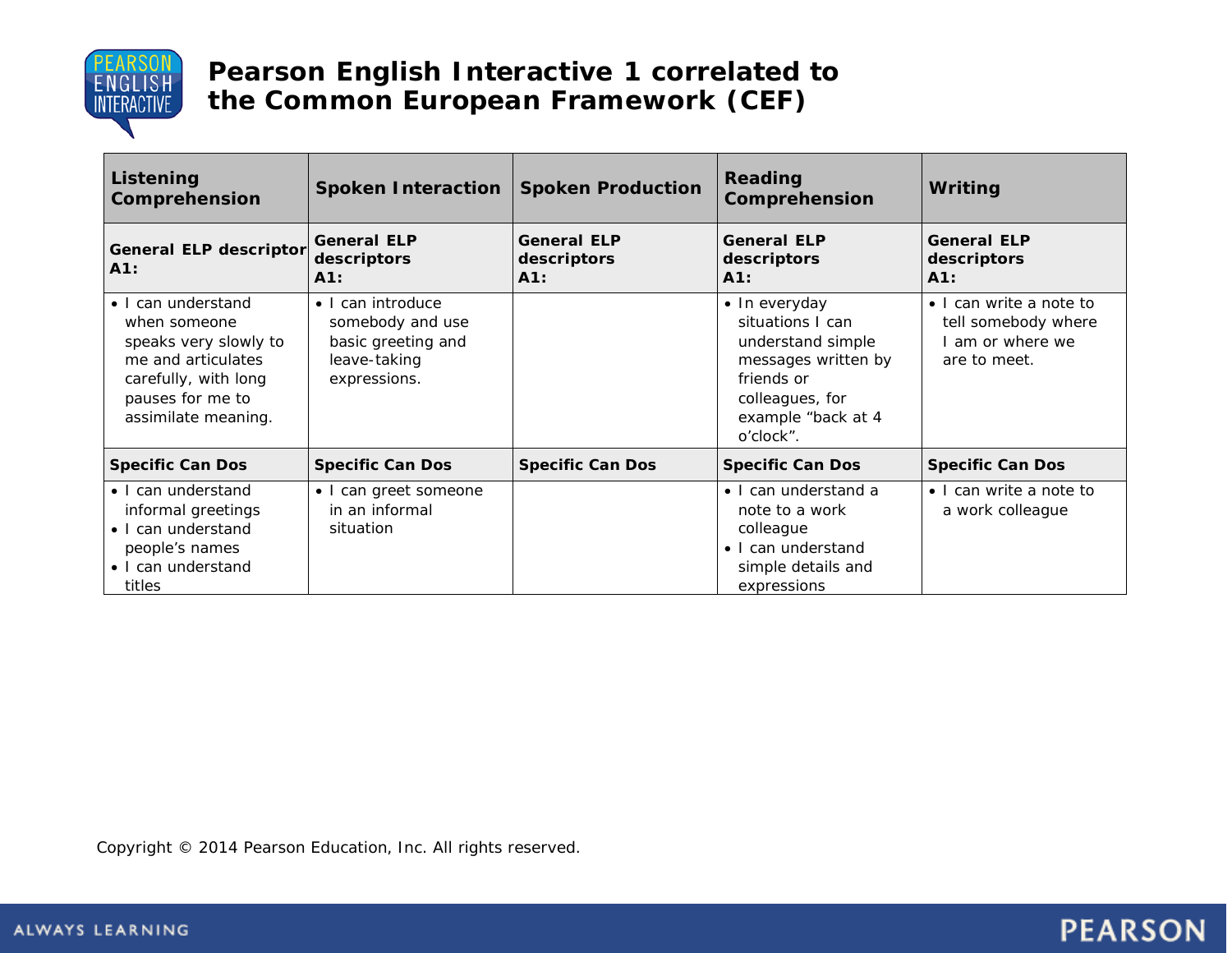

#### **Level 1 – A 2. – Meeting People - Introducing People**

| Listening<br>Comprehension                                                                                                                                | <b>Spoken Interaction</b>                                                                   | <b>Spoken Production</b>                    | Reading<br>Comprehension                                                                                              | Writing                                                                                                                                                              |
|-----------------------------------------------------------------------------------------------------------------------------------------------------------|---------------------------------------------------------------------------------------------|---------------------------------------------|-----------------------------------------------------------------------------------------------------------------------|----------------------------------------------------------------------------------------------------------------------------------------------------------------------|
| <b>General ELP descriptor</b><br>A1:                                                                                                                      | <b>General ELP</b><br>descriptors<br>$A1$ :                                                 | <b>General ELP</b><br>descriptors<br>$A1$ : | <b>General ELP</b><br>descriptors<br>A1:                                                                              | <b>General ELP</b><br>descriptors<br>A1:                                                                                                                             |
| • I can understand<br>when someone<br>speaks very slowly to<br>me and articulates<br>carefully, with long<br>pauses for me to<br>assimilate meaning.      | · I can introduce<br>somebody and use<br>basic greeting and<br>leave-taking<br>expressions. |                                             | • I can understand<br>information about<br>people (place of<br>residence, age, etc.)<br>in newspapers or e-<br>mails. | • I can write a simple<br>postcard (for<br>example with<br>holiday greetings).<br>• I can write a note to<br>tell somebody where<br>I am or where we<br>are to meet. |
| <b>Specific Can Dos</b>                                                                                                                                   | <b>Specific Can Dos</b>                                                                     | <b>Specific Can Dos</b>                     | <b>Specific Can Dos</b>                                                                                               | <b>Specific Can Dos</b>                                                                                                                                              |
| • I can understand a<br>conversation in an<br>office<br>• I can understand<br>people's names<br>• I can understand<br>what a person likes<br>about a city | • I can greet and reply<br>to someone in an<br>office situation                             |                                             | • I can understand an<br>e- mail message<br>from a new room<br>mate.<br>• I can understand<br>simple likes.           | · I can write a simple<br>postcard expressing<br>a preference and<br>describing a location                                                                           |

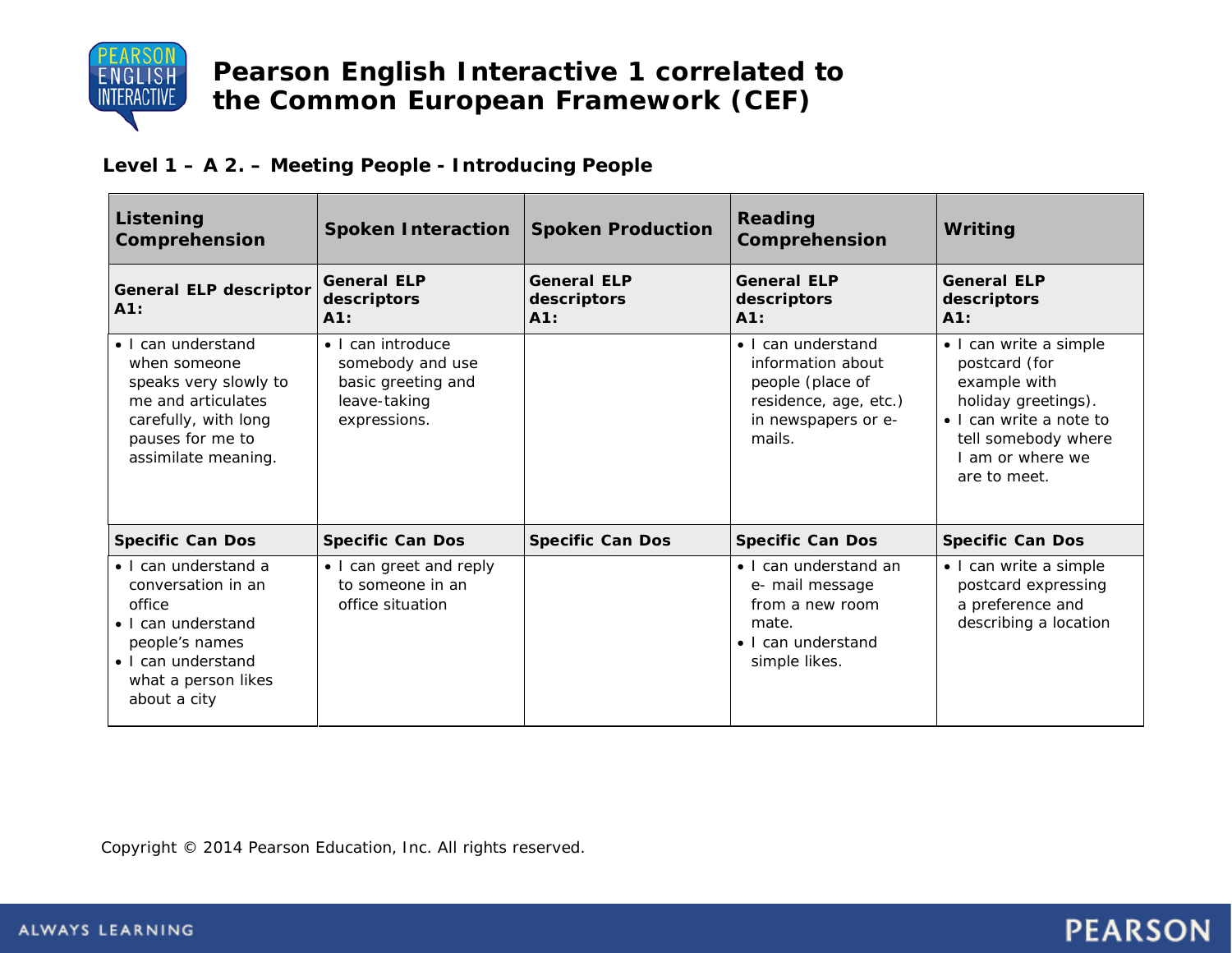

**Level 1 – A 3. – A New Arrival – New Situations, Giving Directions and Talking about people's nationalities**

| <b>Listening</b><br>Comprehension                                                                                                                                                                                                                  | <b>Spoken Interaction</b>                                                                                                                                      | <b>Spoken Production</b>                 | Reading<br>Comprehension                                                                         | Writing                                                                                                                                                            |
|----------------------------------------------------------------------------------------------------------------------------------------------------------------------------------------------------------------------------------------------------|----------------------------------------------------------------------------------------------------------------------------------------------------------------|------------------------------------------|--------------------------------------------------------------------------------------------------|--------------------------------------------------------------------------------------------------------------------------------------------------------------------|
| General ELP descriptor<br>A1:                                                                                                                                                                                                                      | <b>General ELP</b><br>descriptors<br>A1:                                                                                                                       | <b>General ELP</b><br>descriptors<br>A1: | <b>General ELP</b><br>descriptors<br>A1:                                                         | <b>General ELP</b><br>descriptors<br>A1:                                                                                                                           |
| • I can understand<br>simple directions<br>how to get from X to<br>Y, by foot or public<br>transport.<br>• I can understand<br>questions and<br>instructions<br>addressed carefully<br>and slowly to me<br>and follow short,<br>simple directions. | • I can ask and answer<br>simple questions,<br>initiate and respond<br>to simple statements<br>in areas of<br>immediate need or<br>on very familiar<br>topics. |                                          |                                                                                                  | • I can write a simple<br>postcard (for<br>example with<br>holiday greetings).<br>• I can write a note to<br>tell somebody where<br>am or where we<br>are to meet. |
| <b>Specific Can Dos</b>                                                                                                                                                                                                                            | <b>Specific Can Dos</b>                                                                                                                                        | <b>Specific Can Dos</b>                  | <b>Specific Can Dos</b>                                                                          | <b>Specific Can Dos</b>                                                                                                                                            |
| • I can understand<br>simple commands<br>• I can listen for<br>directions<br>• I can understand<br>expressions of<br>courtesy.                                                                                                                     | • I can ask and answer<br>using yes/no<br>questions.                                                                                                           |                                          | • I can understand a<br>travel brochure.<br>• I can understand<br>commands in<br>advertisements. | • I can write a simple<br>postcard expressing<br>a preference and<br>describing a location                                                                         |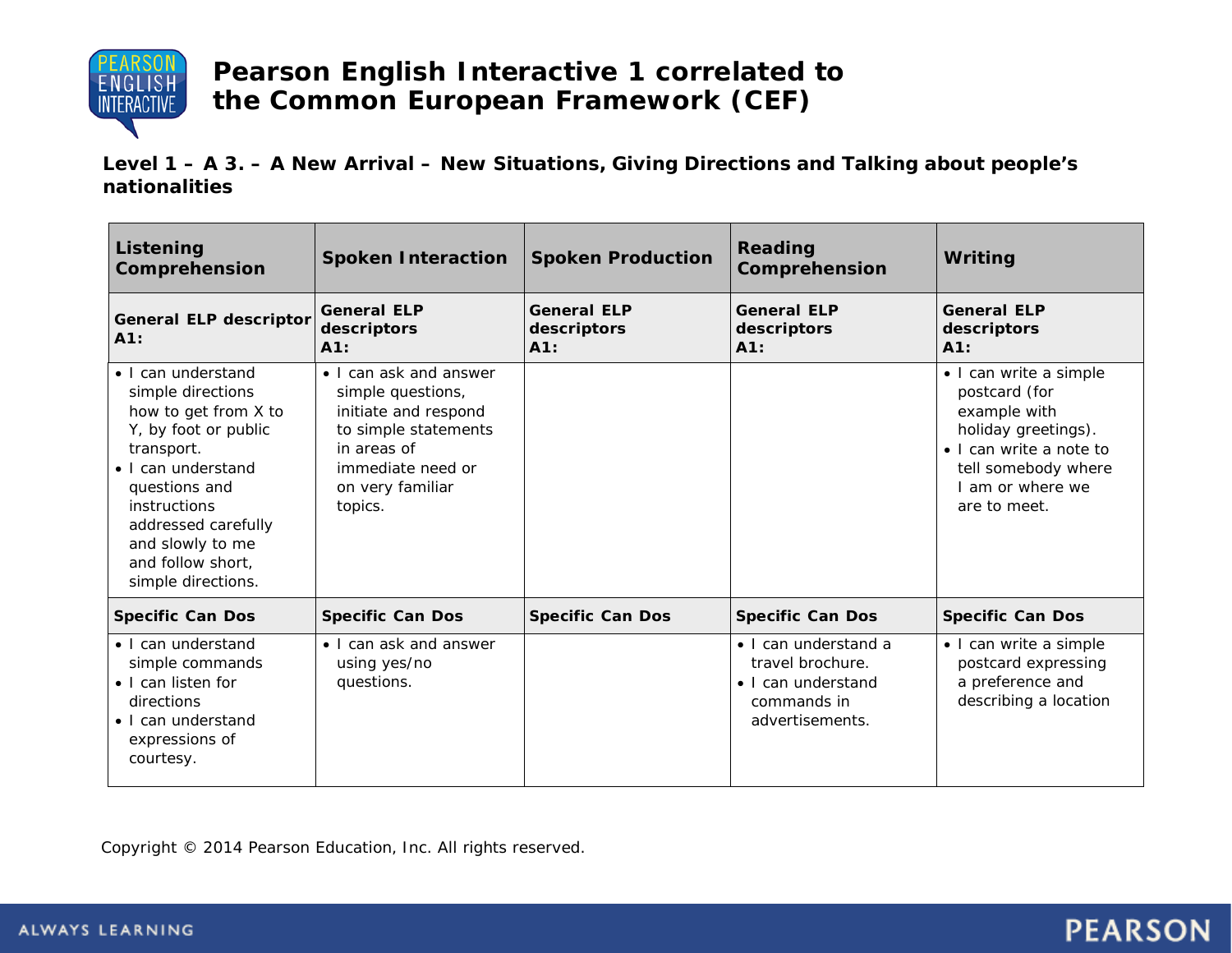

**Level 1 – A 4. – What's this – Problems at work, Asking questions about new things and asking for clarification**

| Listening<br><b>Comprehension</b>                                                                                                                                                                                                                                                                        | <b>Spoken Interaction</b>                                                                                                                                                                                                                                                      | <b>Spoken Production</b>                 | Reading<br>Comprehension                                                                                                                          | Writing                                                                            |
|----------------------------------------------------------------------------------------------------------------------------------------------------------------------------------------------------------------------------------------------------------------------------------------------------------|--------------------------------------------------------------------------------------------------------------------------------------------------------------------------------------------------------------------------------------------------------------------------------|------------------------------------------|---------------------------------------------------------------------------------------------------------------------------------------------------|------------------------------------------------------------------------------------|
| General ELP descriptor<br>A1:                                                                                                                                                                                                                                                                            | <b>General ELP</b><br>descriptors<br>A1:                                                                                                                                                                                                                                       | <b>General ELP</b><br>descriptors<br>A1: | <b>General ELP</b><br>descriptors<br>A1:                                                                                                          | <b>General ELP</b><br>descriptors<br>A1:                                           |
| • I can understand<br>when someone<br>speaks very slowly to<br>me and articulates<br>carefully, with long<br>pauses for me to<br>assimilate meaning.<br>• I can understand<br>questions and<br><i>instructions</i><br>addressed carefully<br>and slowly to me and<br>follow short, simple<br>directions. | • I can ask and<br>answer simple<br>questions, initiate<br>and respond to<br>simple statements in<br>areas of immediate<br>need or on very<br>familiar topics.<br>• I can say when I<br>don't understand<br>• I can very simply<br>ask somebody to<br>repeat what they<br>said |                                          | • In everyday<br>situations I can<br>understand simple<br>messages written by<br>friends or<br>colleagues, for<br>example "back at 4<br>o'clock". | • I can write a note to<br>tell somebody where<br>I am or where we<br>are to meet. |
| <b>Specific Can Dos</b>                                                                                                                                                                                                                                                                                  | <b>Specific Can Dos</b>                                                                                                                                                                                                                                                        | <b>Specific Can Dos</b>                  | <b>Specific Can Dos</b>                                                                                                                           | <b>Specific Can Dos</b>                                                            |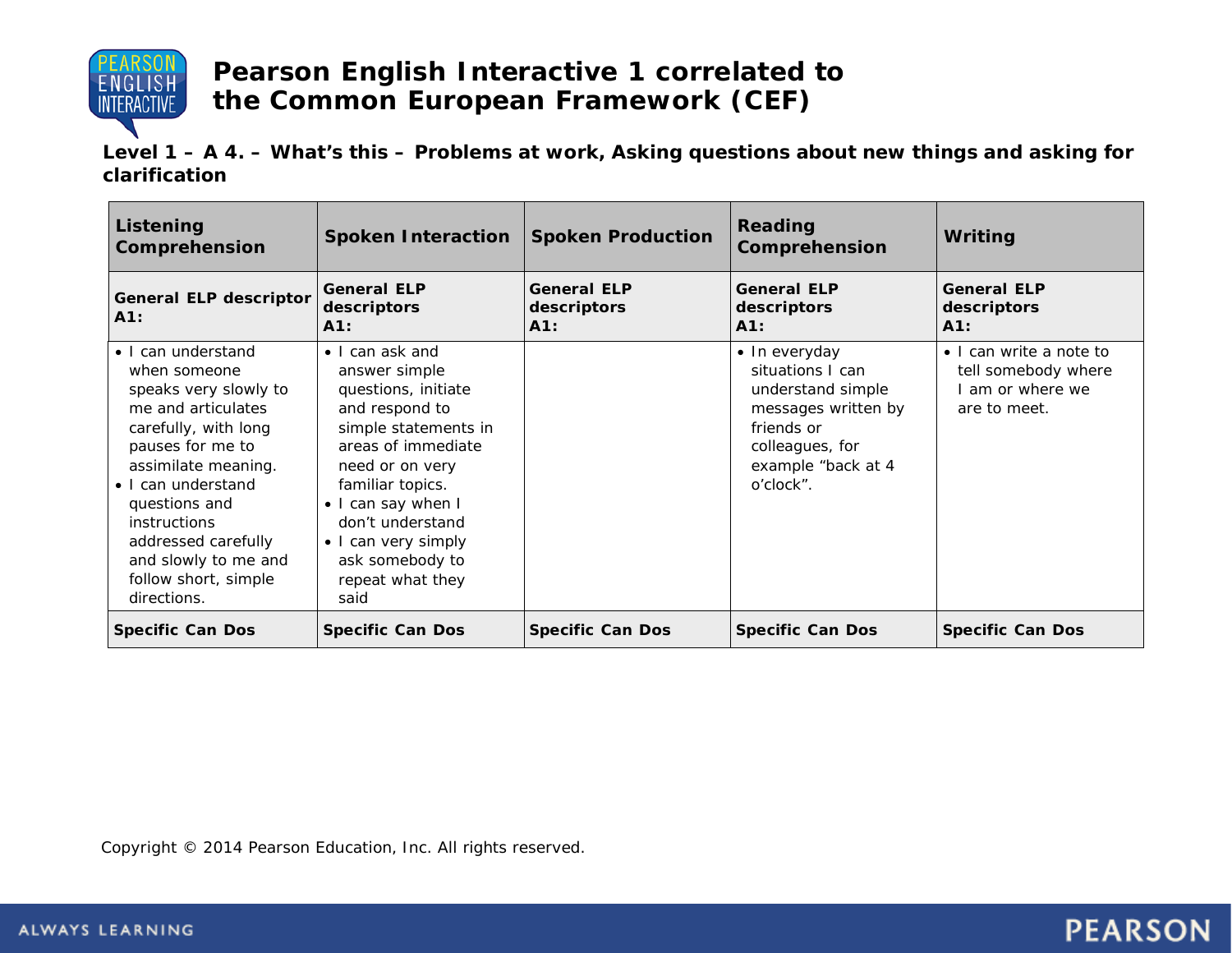

| • I can identify<br>singular and plural<br>nouns<br>• I can understand a<br>familiar problem and<br>a proposed solution<br>• I can understand<br>common idiomatic<br>expressions. | I can ask for<br>clarification<br>can make a<br>request<br>can answer<br>$\bullet$<br>questions using this,<br>that, these and<br>those |  | • I can understand an<br>office memo<br>• I can understand<br>plans | $\bullet$ I can write a<br>response to a memo<br>agreeing with a<br>proposed plan. |
|-----------------------------------------------------------------------------------------------------------------------------------------------------------------------------------|-----------------------------------------------------------------------------------------------------------------------------------------|--|---------------------------------------------------------------------|------------------------------------------------------------------------------------|
|-----------------------------------------------------------------------------------------------------------------------------------------------------------------------------------|-----------------------------------------------------------------------------------------------------------------------------------------|--|---------------------------------------------------------------------|------------------------------------------------------------------------------------|

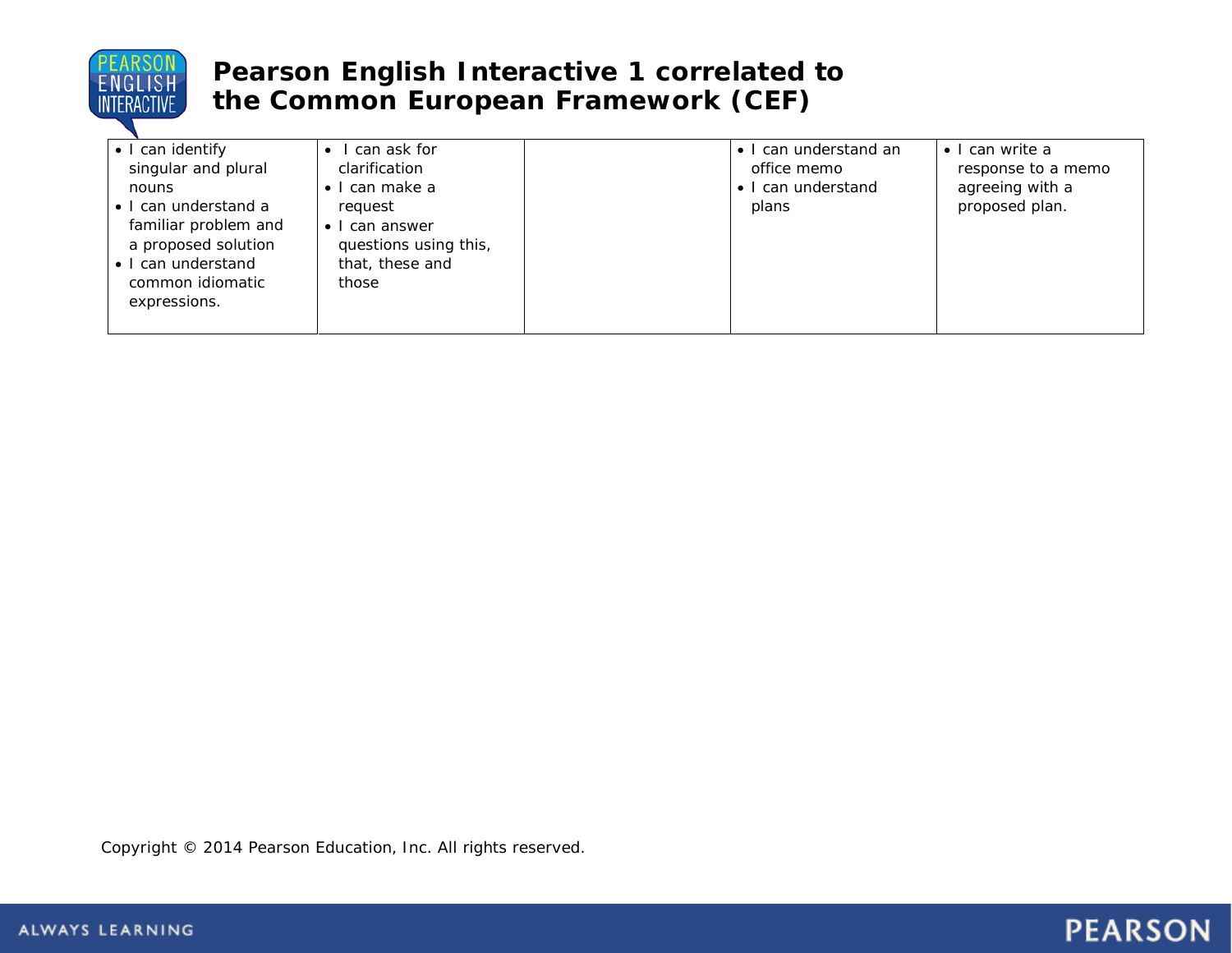

**Level 1 – A 5. – The First Day – Adjusting to new situations, Talking about time, describing people and things**

| Listening<br>Comprehension                                                                                                                                                                                  | <b>Spoken Interaction</b>                                                                                                                                                                                                                                             | <b>Spoken Production</b>                 | Reading<br>Comprehension                         | Writing                                                                                                 |
|-------------------------------------------------------------------------------------------------------------------------------------------------------------------------------------------------------------|-----------------------------------------------------------------------------------------------------------------------------------------------------------------------------------------------------------------------------------------------------------------------|------------------------------------------|--------------------------------------------------|---------------------------------------------------------------------------------------------------------|
| <b>General ELP descriptor</b><br>A1:                                                                                                                                                                        | <b>General ELP</b><br>descriptors<br>A1:                                                                                                                                                                                                                              | <b>General ELP</b><br>descriptors<br>A1: | <b>General ELP</b><br>descriptors<br>A1:         | <b>General ELP</b><br>descriptors<br>A1:                                                                |
| • I can understand<br>when someone<br>speaks very slowly to<br>me and articulates<br>carefully, with long<br>pauses for me to<br>assimilate meaning.<br>• I can understand<br>numbers, prices and<br>times. | • I can ask and<br>answer simple<br>questions, initiate<br>and respond to<br>simple statements in<br>areas of immediate<br>need or on very<br>familiar topics.<br>· I can ask people<br>questions about<br>where they live,<br>people they know,<br>things they have, | $\bullet$                                | $\bullet$                                        | $\bullet$                                                                                               |
| <b>Specific Can Dos</b>                                                                                                                                                                                     | <b>Specific Can Dos</b>                                                                                                                                                                                                                                               | <b>Specific Can Dos</b>                  | <b>Specific Can Dos</b>                          | <b>Specific Can Dos</b>                                                                                 |
| • I can listen for the<br>time<br>• I can understand<br>descriptions of<br>people and feelings<br>• I can understand<br>introductions, names<br>and nationalities                                           | • I can ask and<br>answer questions                                                                                                                                                                                                                                   | • I can talk about<br>feelings           | • I can understand<br>venues, times and<br>dates | • I can write an e-mail<br>to a language school<br>to obtain information<br>about a language<br>course. |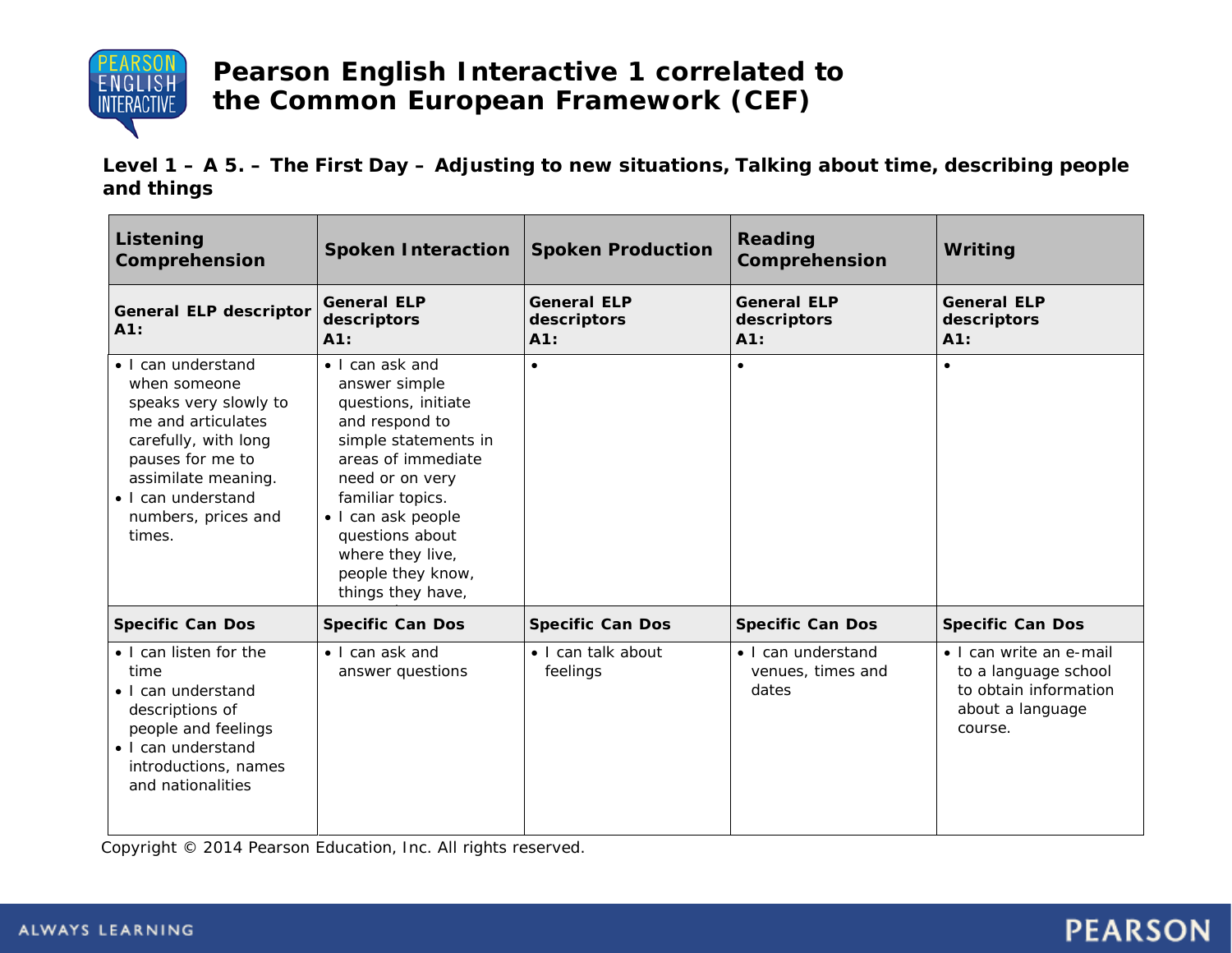

**Level 1 – B 1. – It's a great place – Travel Inquiries, Making reservations, Describing people and things**

| Listening<br>Comprehension                                                                                                                                                                                  | <b>Spoken Interaction</b>                                                                                                                                                                                                                                                                     | <b>Spoken Production</b>                  | Reading<br>Comprehension                                                                                                                                                                                                                        | Writing                                                                                                            |
|-------------------------------------------------------------------------------------------------------------------------------------------------------------------------------------------------------------|-----------------------------------------------------------------------------------------------------------------------------------------------------------------------------------------------------------------------------------------------------------------------------------------------|-------------------------------------------|-------------------------------------------------------------------------------------------------------------------------------------------------------------------------------------------------------------------------------------------------|--------------------------------------------------------------------------------------------------------------------|
| <b>General ELP descriptor</b><br>A1:                                                                                                                                                                        | <b>General ELP</b><br>descriptors<br>A1:                                                                                                                                                                                                                                                      | <b>General ELP</b><br>descriptors<br>A1:  | <b>General ELP</b><br>descriptors<br>A1:                                                                                                                                                                                                        | <b>General ELP</b><br>descriptors<br>A1:                                                                           |
| • I can understand<br>when someone<br>speaks very slowly to<br>me and articulates<br>carefully, with long<br>pauses for me to<br>assimilate meaning.<br>• I can understand<br>numbers, prices and<br>times. | • I can ask and answer<br>simple questions,<br>initiate and respond<br>to simple statements<br>in areas of<br>immediate need or<br>on very familiar<br>topics.<br>• I can ask people<br>questions about<br>where they live,<br>people they know,<br>things they have,<br>etc. and answer such | • I can describe where<br>live.           | • I can handle<br>numbers, quantities,<br>cost and time.<br>• I can understand<br>words and phrases<br>on signs encountered<br>in everyday life (for<br>instance "station",<br>"car park", "no<br>parking", "no<br>smoking", "keep<br>$left'$ ) | • I can write a note to<br>tell somebody where<br>am or where we<br>are to meet.                                   |
| <b>Specific Can Dos</b>                                                                                                                                                                                     | <b>Specific Can Dos</b>                                                                                                                                                                                                                                                                       | <b>Specific Can Dos</b>                   | <b>Specific Can Dos</b>                                                                                                                                                                                                                         | <b>Specific Can Dos</b>                                                                                            |
| • I can understand the<br>date and ordinal<br>numbers<br>• I can understand<br>descriptions of hotel                                                                                                        | • I can ask questions<br>about places                                                                                                                                                                                                                                                         | $\bullet$ I can describe a<br>hotel room. | • I can understand an<br>electronic airline<br>ticket<br>$\bullet$ I can understand<br>date and time                                                                                                                                            | • I can write a text<br>message to a friend<br>about travel plans.<br>· I can express dates,<br>times, and arrival |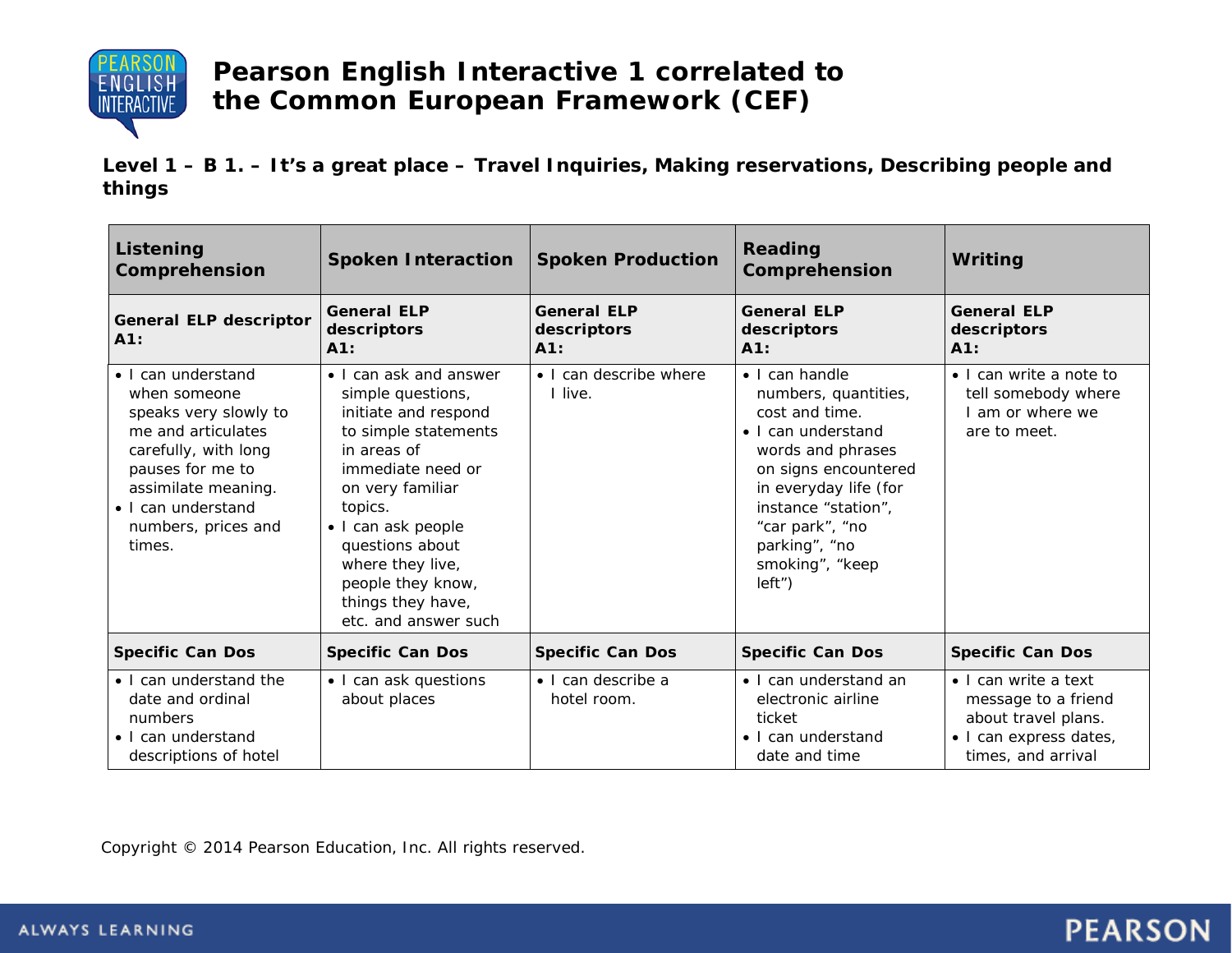

#### **Level 1** – **B 2. – Whose stuff – Home life, roles. Talking about clothes and possessions**

| Listening<br>Comprehension                                                                                                                          | <b>Spoken Interaction</b>                                                                                                                                                                                                                                                                                                                                                    | <b>Spoken Production</b>                                                                                           | Reading<br>Comprehension                 | Writing                                     |
|-----------------------------------------------------------------------------------------------------------------------------------------------------|------------------------------------------------------------------------------------------------------------------------------------------------------------------------------------------------------------------------------------------------------------------------------------------------------------------------------------------------------------------------------|--------------------------------------------------------------------------------------------------------------------|------------------------------------------|---------------------------------------------|
| <b>General ELP descriptor</b><br>A1:                                                                                                                | <b>General ELP</b><br>descriptors<br>A1:                                                                                                                                                                                                                                                                                                                                     | <b>General ELP</b><br>descriptors<br>A1:                                                                           | <b>General ELP</b><br>descriptors<br>A1: | <b>General ELP</b><br>descriptors<br>$A1$ : |
| • I can understand<br>when someone<br>speaks very slowly to<br>me and articulates<br>carefully, with long<br>pauses for me to<br>assimilate meaning | • I can ask and answer<br>simple questions,<br>initiate and respond<br>to simple statements<br>in areas of<br>immediate need or<br>on very familiar<br>topics.<br>· I can make myself<br>understood in a<br>simple way but I am<br>dependent on my<br>partner being<br>prepared to repeat<br>more slowly and<br>rephrase what I say<br>and to help me to<br>say what I want. | • I can give personal<br>information<br>(address, telephone<br>number, nationality,<br>age, family and<br>hobbies) | $\bullet$                                | $\bullet$                                   |
| <b>Specific Can Dos</b>                                                                                                                             | <b>Specific Can Dos</b>                                                                                                                                                                                                                                                                                                                                                      | <b>Specific Can Dos</b>                                                                                            | <b>Specific Can Dos</b>                  | <b>Specific Can Dos</b>                     |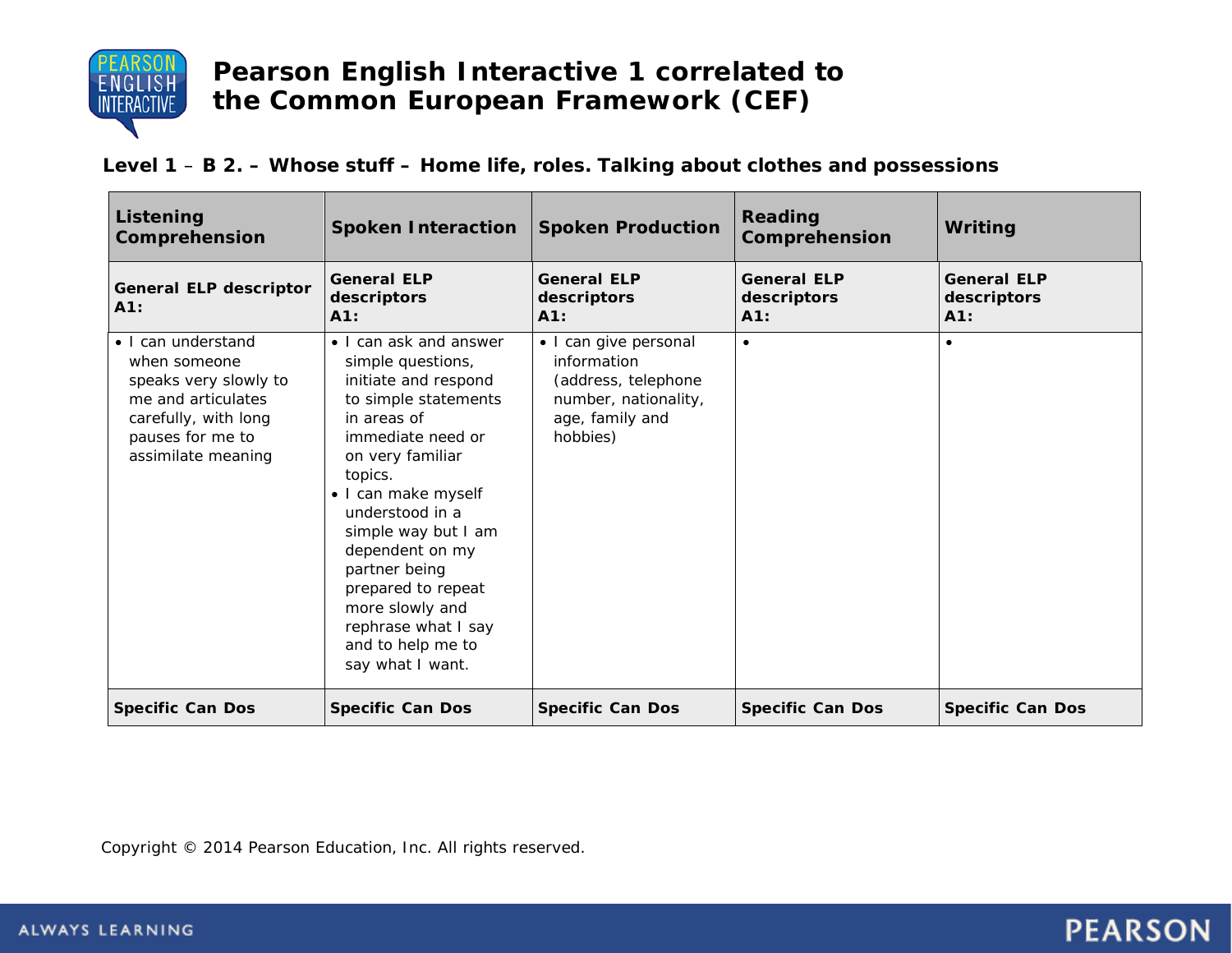

| $\bullet$ I can understand                          | can ask and answer             | can express | can understand                                   | can write about                                  |
|-----------------------------------------------------|--------------------------------|-------------|--------------------------------------------------|--------------------------------------------------|
| offers and<br>recommendations<br>• I can understand | questions about<br>possessions | possession  | information about<br>prices, colors and<br>sizes | information about<br>prices, colors and<br>sizes |
| descriptions of clothes                             |                                |             |                                                  |                                                  |

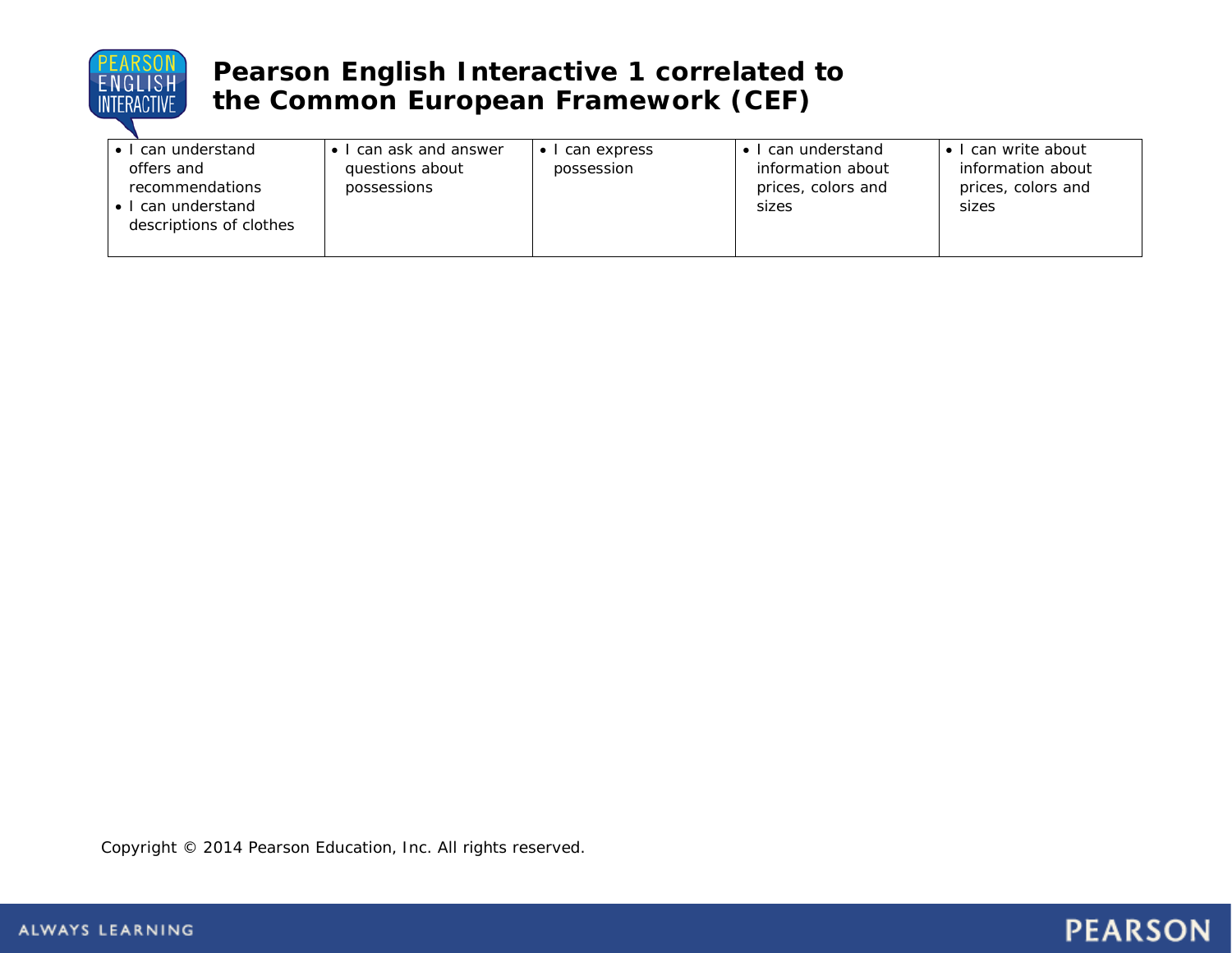

**Level 1 – B 3. – Lunch at the Rock – Likes and dislikes, stating preferences, talking about personal life**

| Listening<br>Comprehension                                                                                                                                                                                  | <b>Spoken Interaction</b>                                                                          | <b>Spoken Production</b>                                                                                           | Reading<br>Comprehension                                                                                        | Writing                                                                                                         |
|-------------------------------------------------------------------------------------------------------------------------------------------------------------------------------------------------------------|----------------------------------------------------------------------------------------------------|--------------------------------------------------------------------------------------------------------------------|-----------------------------------------------------------------------------------------------------------------|-----------------------------------------------------------------------------------------------------------------|
| <b>General ELP descriptor</b><br>A1:                                                                                                                                                                        | <b>General ELP</b><br>descriptors<br>A1:                                                           | <b>General ELP</b><br>descriptors<br>A1:                                                                           | <b>General ELP</b><br>descriptors<br>A1:                                                                        | <b>General ELP</b><br>descriptors<br>A1:                                                                        |
| • I can understand<br>when someone<br>speaks very slowly to<br>me and articulates<br>carefully, with long<br>pauses for me to<br>assimilate meaning.<br>• I can understand<br>numbers, prices and<br>times. | · I can make simple<br>purchases where<br>pointing or other<br>gestures can<br>support what I say. | • I can give personal<br>information<br>(address, telephone<br>number, nationality,<br>age, family and<br>hobbies) |                                                                                                                 | • I can write<br>sentences and<br>simple phrases<br>about myself, for<br>example where I<br>live and what I do. |
| <b>Specific Can Dos</b>                                                                                                                                                                                     | <b>Specific Can Dos</b>                                                                            | <b>Specific Can Dos</b>                                                                                            | <b>Specific Can Dos</b>                                                                                         | <b>Specific Can Dos</b>                                                                                         |
| • I can understand<br>statements about<br>likes and dislikes<br>• I can identify<br>restaurant orders<br>• I can understand<br>expressions of<br>surprise and<br>suggestions.                               | $\bullet$ I can order food in a<br>restaurant.                                                     | · I can talk about<br>likes and dislikes.<br>• I can talk about<br>food.                                           | • I can understand<br>information about<br>prices and names of<br>food.<br>• I can interpret<br>special offers. | • I can write about<br>myself.<br>• I can write about<br>food names.<br>• I can order lunch.                    |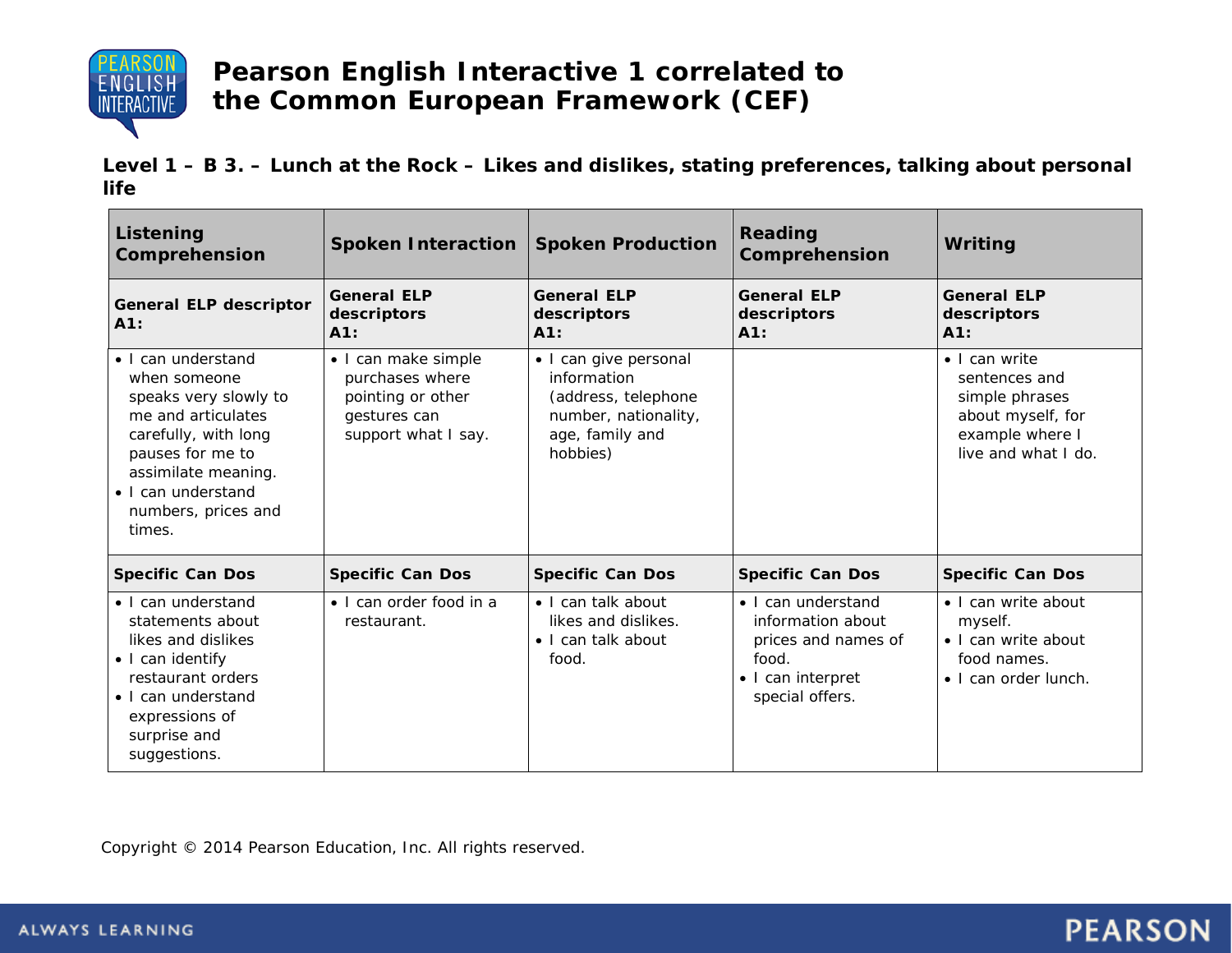

**Level 1 – B 4. - A Busy Life – Schedules, lifestyles, free time, Asking about and telling schedules**

| Listening<br>Comprehension                                                                                                                                                                                  | <b>Spoken Interaction</b>                                                                                                                    | <b>Spoken Production</b>                 | Reading<br>Comprehension                                                                                                                                     | Writing                                  |
|-------------------------------------------------------------------------------------------------------------------------------------------------------------------------------------------------------------|----------------------------------------------------------------------------------------------------------------------------------------------|------------------------------------------|--------------------------------------------------------------------------------------------------------------------------------------------------------------|------------------------------------------|
| <b>General ELP descriptor</b><br>A1:                                                                                                                                                                        | <b>General ELP</b><br>descriptors<br>A1:                                                                                                     | <b>General ELP</b><br>descriptors<br>A1: | <b>General ELP</b><br>descriptors<br>A1:                                                                                                                     | <b>General ELP</b><br>descriptors<br>A1: |
| · I can understand<br>when someone<br>speaks very slowly to<br>me and articulates<br>carefully, with long<br>pauses for me to<br>assimilate meaning.<br>• I can understand<br>numbers, prices and<br>times. | • I can make simple<br>purchases where<br>pointing or other<br>gestures can<br>support what I say.<br>• I can say when I<br>don't understand |                                          | • I can understand the<br>most important<br>orders in a computer<br>program such as<br>"PRINT", "SAVE",<br>"COPY", etc.                                      |                                          |
| <b>Specific Can Dos</b>                                                                                                                                                                                     | <b>Specific Can Dos</b>                                                                                                                      | <b>Specific Can Dos</b>                  | <b>Specific Can Dos</b>                                                                                                                                      | <b>Specific Can Dos</b>                  |
| • I can understand<br>work schedules and<br>weekend activities<br>• I can understand<br>idiomatic expressions<br>with suggestions                                                                           | · I can buy food in a<br>snack bar<br>$\bullet$ I can ask and<br>answer questions<br>about daily<br>schedules                                | • I can talk about my<br>daily schedule  | • I can understand<br>features and<br>characteristics of<br>electronic<br>equipment<br>• I can understand an<br>advertisement for<br>electronic<br>equipment | • I can write plans on<br>an agenda      |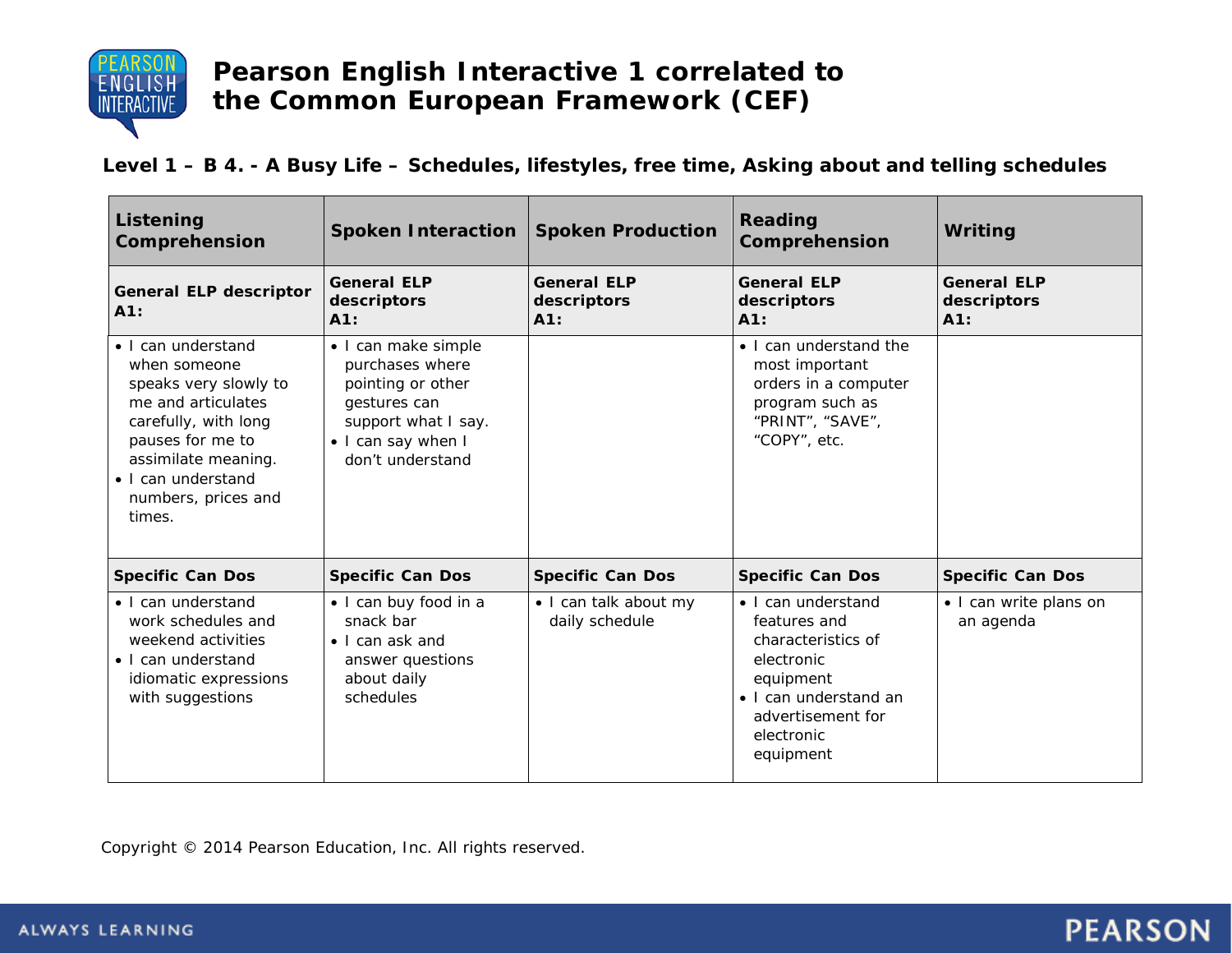

**Level 1 – B 5. – Sound Advice – Home Items and technology, shopping, asking prices and talking about amounts**

| <b>Listening</b><br>Comprehension                                                                                                                                                                           | <b>Spoken Interaction</b>                                              | <b>Spoken Production</b>                 | Reading<br>Comprehension                                                                                                         | Writing                                                           |
|-------------------------------------------------------------------------------------------------------------------------------------------------------------------------------------------------------------|------------------------------------------------------------------------|------------------------------------------|----------------------------------------------------------------------------------------------------------------------------------|-------------------------------------------------------------------|
| <b>General ELP descriptor</b><br>A1:                                                                                                                                                                        | <b>General ELP</b><br>descriptors<br>A1:                               | <b>General ELP</b><br>descriptors<br>A1: | <b>General ELP</b><br>descriptors<br>A1:                                                                                         | <b>General ELP</b><br>descriptors<br>A1:                          |
| · I can understand<br>when someone<br>speaks very slowly to<br>me and articulates<br>carefully, with long<br>pauses for me to<br>assimilate meaning.<br>· I can understand<br>numbers, prices and<br>times. | $\bullet$ I can handle<br>numbers, quantities,<br>cost and time.       |                                          | • I can understand the<br>most important<br>orders in a computer<br>program such as<br>"PRINT", "SAVE",<br>"COPY", etc.          |                                                                   |
| <b>Specific Can Dos</b>                                                                                                                                                                                     | <b>Specific Can Dos</b>                                                | <b>Specific Can Dos</b>                  | <b>Specific Can Dos</b>                                                                                                          | <b>Specific Can Dos</b>                                           |
| • I can understand<br>prices.<br>• I can listen to<br>descriptions about<br>models and sizes.<br>• I can understand<br>suggestions and<br>recommendations.                                                  | • I can ask questions<br>about quantity.<br>• I can ask about<br>cost. | • I can talk about<br>prices.            | • I can understand<br>prices, offers and<br>discounts.<br>• I can understand an<br>advertisement for<br>electronic<br>equipment. | $\bullet$ I can write a<br>budget.<br>• I can express<br>amounts. |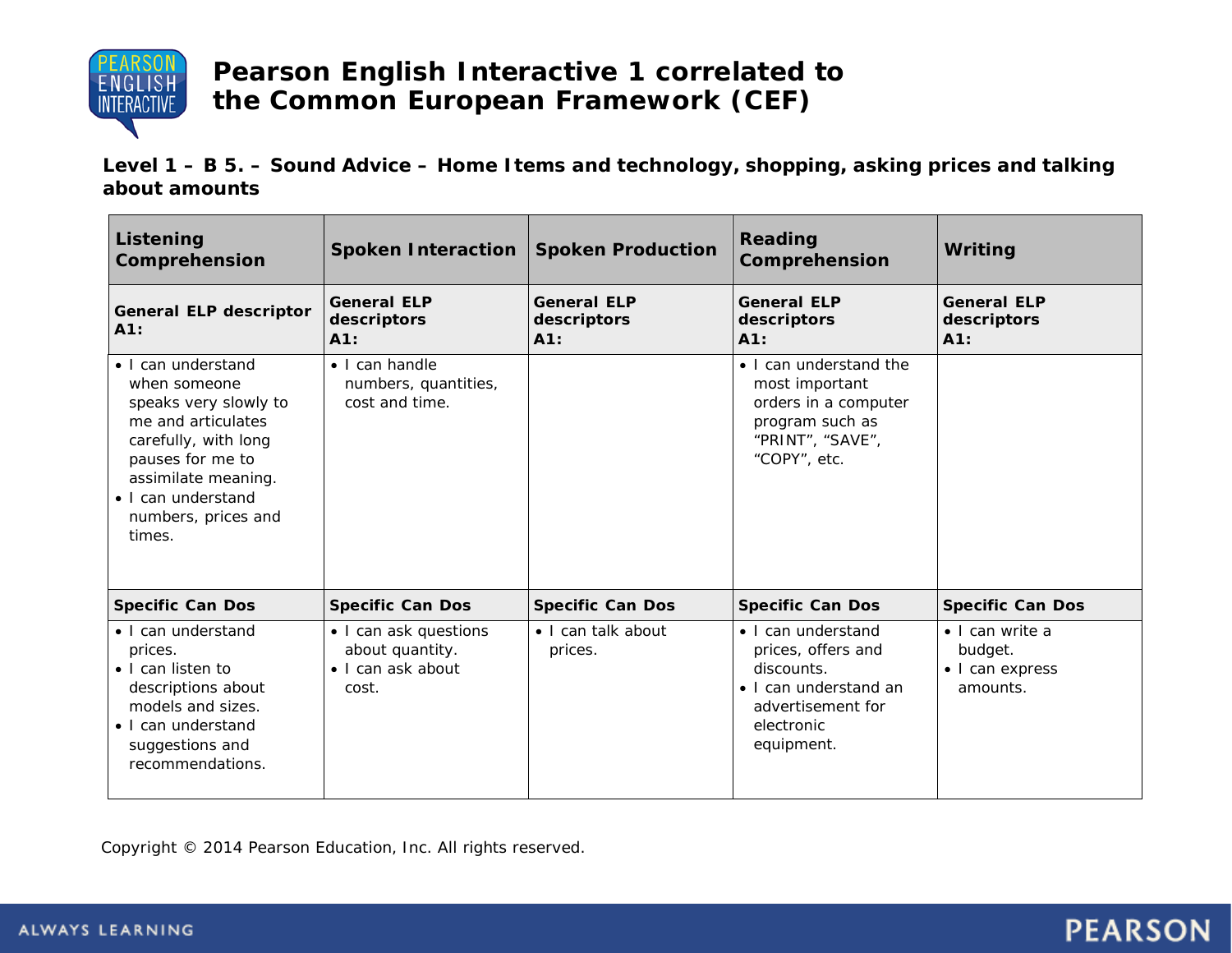

#### **Level 1 – C 1. – Having a Snack – Free Time, Talking about activities, Talking about facts**

| Listening<br>Comprehension                                                                                                                                                                                                                                                                        | <b>Spoken Interaction</b>                                                                                                                                                                                  | <b>Spoken Production</b>                                                                           | <b>Reading</b><br>Comprehension                                                                                                                                     | Writing                                                                            |
|---------------------------------------------------------------------------------------------------------------------------------------------------------------------------------------------------------------------------------------------------------------------------------------------------|------------------------------------------------------------------------------------------------------------------------------------------------------------------------------------------------------------|----------------------------------------------------------------------------------------------------|---------------------------------------------------------------------------------------------------------------------------------------------------------------------|------------------------------------------------------------------------------------|
| <b>General ELP descriptor</b><br>A1:                                                                                                                                                                                                                                                              | <b>General ELP</b><br>descriptors<br>A1:                                                                                                                                                                   | <b>General ELP</b><br>descriptors<br>A1:                                                           | <b>General ELP</b><br>descriptors<br>A1:                                                                                                                            | <b>General ELP</b><br>descriptors<br>A1:                                           |
| • I can understand<br>when someone<br>speaks very slowly to<br>me and articulates<br>carefully, with long<br>pauses for me to<br>assimilate meaning.<br>• I can understand<br>questions and<br>instructions<br>addressed carefully<br>and slowly to me and<br>follow short, simple<br>directions. | • I can make myself<br>understood in a<br>simple way but I am<br>dependent on my<br>partner being<br>prepared to repeat<br>more slowly and<br>rephrase what I say<br>and to help me to<br>say what I want. | $\bullet$                                                                                          | $\bullet$ I can locate a<br>concert or a film on<br>calendars of public<br>events or posters<br>and identify where it<br>takes place and at<br>what time it starts. | • I can write a note to<br>tell somebody where<br>I am or where we<br>are to meet. |
| <b>Specific Can Dos</b>                                                                                                                                                                                                                                                                           | <b>Specific Can Dos</b>                                                                                                                                                                                    | <b>Specific Can Dos</b>                                                                            | <b>Specific Can Dos</b>                                                                                                                                             | <b>Specific Can Dos</b>                                                            |
| • I can understand<br>people talking about<br>their plans.<br>• I can understand<br>idiomatic expressions.<br>• I can listen to a<br>request.<br>• I can understand<br>invitations and<br>acceptances.                                                                                            | • I can invite and<br>accept invitations.<br>$\bullet$ I can ask about<br>cost.                                                                                                                            | · I can talk about<br>what I'm doing at<br>the moment.<br>· I can talk about<br>what I have to do. | • I can understand<br>timetables and<br>schedules.<br>• I can understand<br>information about<br>movies, businesses<br>and websites.                                | • I can write an<br>invitation to a<br>friend.                                     |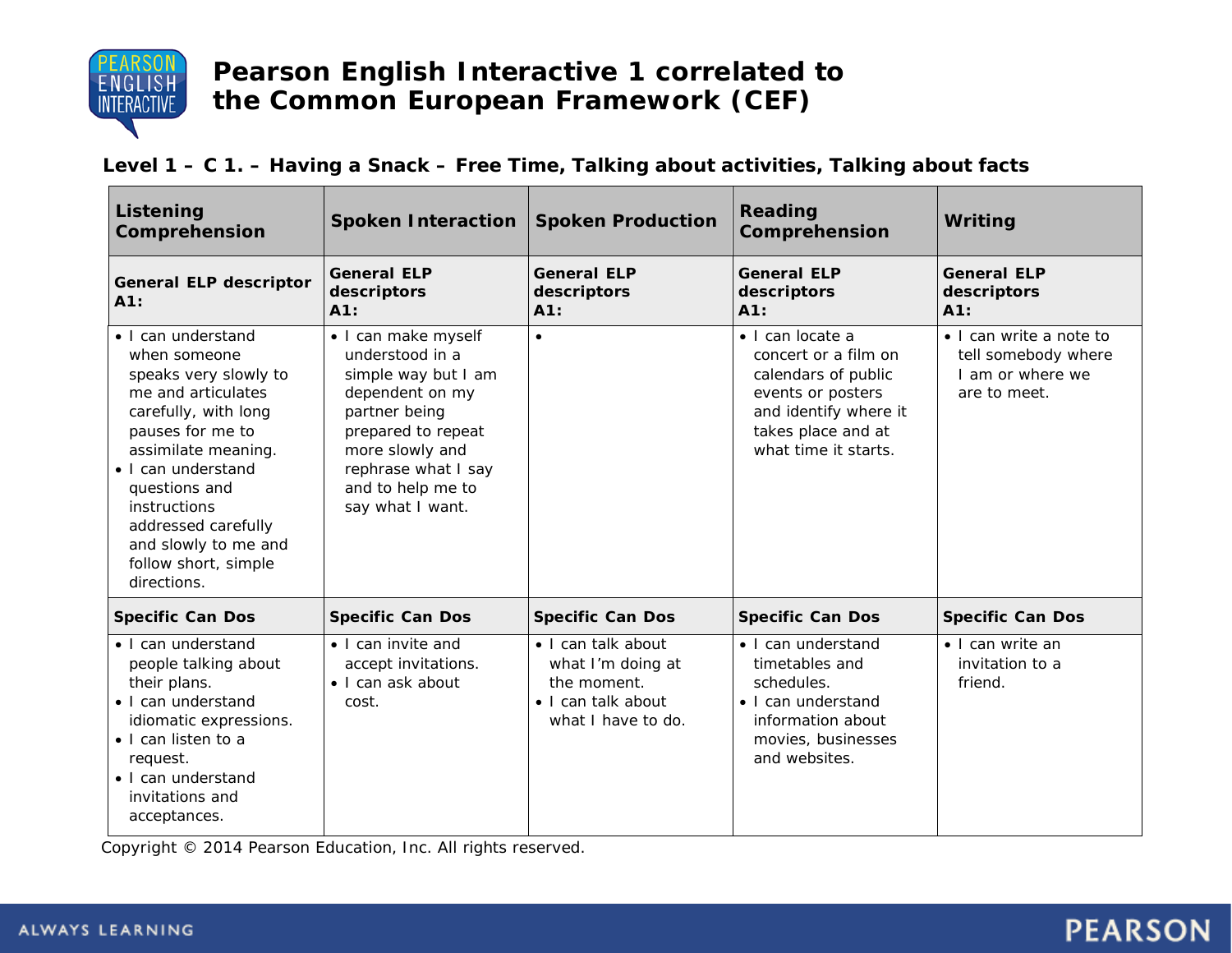

#### **Level 1 – C 2. – Ana's Family – Talking about people, Talking about Family**

| Listening<br>Comprehension                                                                                                                                                                                                                                                                        | <b>Spoken Interaction</b>                                                                                                                                                                                  | <b>Spoken Production</b>                                                                                            | Reading<br>Comprehension                                                                                                                                                                                                                                    | Writing                                                                          |
|---------------------------------------------------------------------------------------------------------------------------------------------------------------------------------------------------------------------------------------------------------------------------------------------------|------------------------------------------------------------------------------------------------------------------------------------------------------------------------------------------------------------|---------------------------------------------------------------------------------------------------------------------|-------------------------------------------------------------------------------------------------------------------------------------------------------------------------------------------------------------------------------------------------------------|----------------------------------------------------------------------------------|
| <b>General ELP descriptor</b><br>A1:                                                                                                                                                                                                                                                              | <b>General ELP</b><br>descriptors<br>A1:                                                                                                                                                                   | <b>General ELP</b><br>descriptors<br>A1:                                                                            | <b>General ELP</b><br>descriptors<br>$A1$ :                                                                                                                                                                                                                 | <b>General ELP</b><br>descriptors<br>$A1$ :                                      |
| • I can understand<br>when someone<br>speaks very slowly to<br>me and articulates<br>carefully, with long<br>pauses for me to<br>assimilate meaning.<br>• I can understand<br>questions and<br>instructions<br>addressed carefully<br>and slowly to me and<br>follow short, simple<br>directions. | • I can make myself<br>understood in a<br>simple way but I am<br>dependent on my<br>partner being<br>prepared to repeat<br>more slowly and<br>rephrase what I say<br>and to help me to<br>say what I want. | • I can give personal<br>information<br>(address, telephone<br>number, nationality,<br>age, family and<br>hobbies). | • In everyday<br>situations I can<br>understand simple<br>messages written by<br>friends or<br>colleagues, for<br>example "back at 4<br>o'clock".<br>• I can understand<br>information about<br>people (place of<br>residence, age, etc.)<br>in newspapers. | • I can write a note to<br>tell somebody where<br>am or where we<br>are to meet. |
| <b>Specific Can Dos</b>                                                                                                                                                                                                                                                                           | <b>Specific Can Dos</b>                                                                                                                                                                                    | <b>Specific Can Dos</b>                                                                                             | <b>Specific Can Dos</b>                                                                                                                                                                                                                                     | <b>Specific Can Dos</b>                                                          |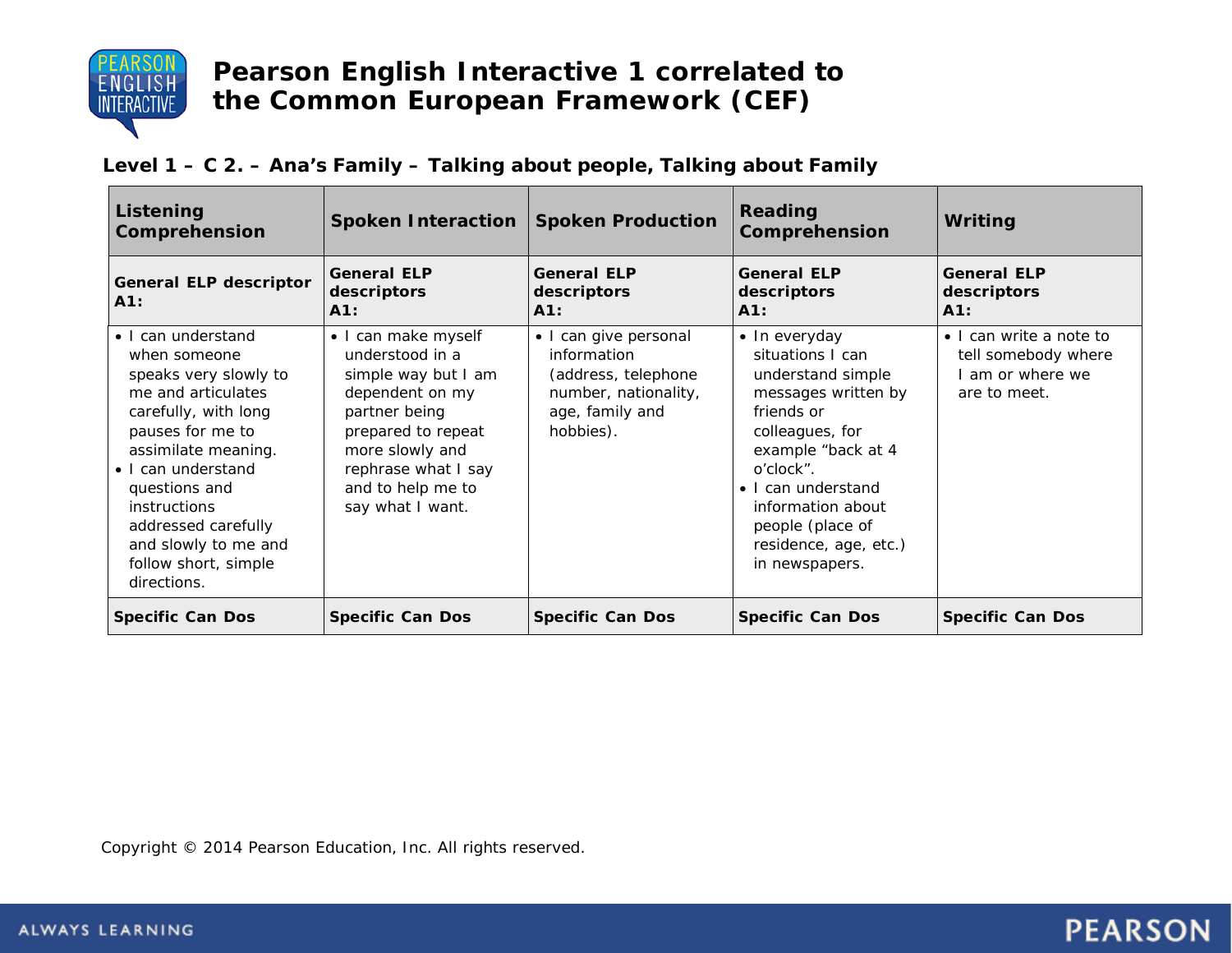

| • I can understand<br>when somebody is<br>good at something.<br>• I can listen to<br>requests.  | $\bullet$   can ask and<br>answer about my<br>family. | • I can talk about age.<br>• I can talk about<br>what I am studying.<br>$\bullet$ I can talk about a<br>musical instrument | • I can understand a<br>description of a<br>person's<br>professional skills.<br>• I can understand | • I can invite a friend<br>to lunch.<br>· I can write an email,<br>congratulating a<br>friend on a |
|-------------------------------------------------------------------------------------------------|-------------------------------------------------------|----------------------------------------------------------------------------------------------------------------------------|----------------------------------------------------------------------------------------------------|----------------------------------------------------------------------------------------------------|
| • I can listen to<br>peoples' ages.<br>• I can understand<br>questions related to<br>selection. |                                                       | that I play.                                                                                                               | information about<br>job positions and<br>education.                                               | promotion.                                                                                         |

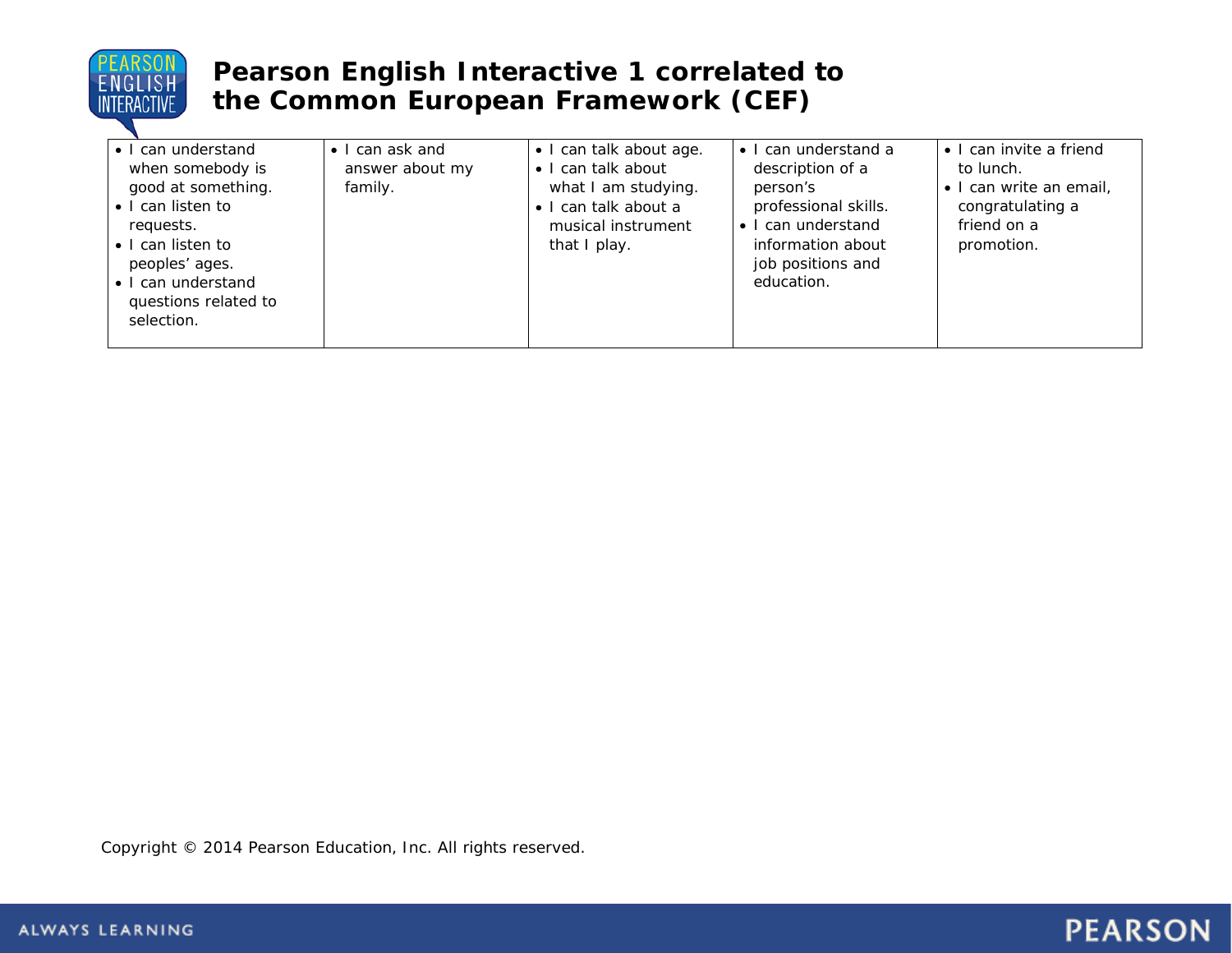

**Level 1 – C 3. – Lunch with the Stars – City life, well-known places, famous people. Making plans and describing places**

| Listening<br>Comprehension                                                                                                                                                                                                                                                                        | <b>Spoken Interaction</b>                                                                                                                                                                                  | <b>Spoken Production</b>                 | <b>Reading</b><br>Comprehension                                                                                                                             | Writing                                                                                                             |
|---------------------------------------------------------------------------------------------------------------------------------------------------------------------------------------------------------------------------------------------------------------------------------------------------|------------------------------------------------------------------------------------------------------------------------------------------------------------------------------------------------------------|------------------------------------------|-------------------------------------------------------------------------------------------------------------------------------------------------------------|---------------------------------------------------------------------------------------------------------------------|
| <b>General ELP descriptor</b><br>A1:                                                                                                                                                                                                                                                              | <b>General ELP</b><br>descriptors<br>A1:                                                                                                                                                                   | <b>General ELP</b><br>descriptors<br>A1: | <b>General ELP</b><br>descriptors<br>A1:                                                                                                                    | <b>General ELP</b><br>descriptors<br>A1:                                                                            |
| • I can understand<br>when someone<br>speaks very slowly to<br>me and articulates<br>carefully, with long<br>pauses for me to<br>assimilate meaning.<br>• I can understand<br>questions and<br>instructions<br>addressed carefully<br>and slowly to me and<br>follow short, simple<br>directions. | · I can make myself<br>understood in a<br>simple way but I am<br>dependent on my<br>partner being<br>prepared to repeat<br>more slowly and<br>rephrase what I say<br>and to help me to<br>say what I want. |                                          | • I can locate a<br>concert or a film on<br>calendars of public<br>events or posters<br>and identify where it<br>takes place and at<br>what time it starts. | • I can write a note to<br>tell somebody where<br>I am or where we<br>are to meet.                                  |
| <b>Specific Can Dos</b>                                                                                                                                                                                                                                                                           | <b>Specific Can Dos</b>                                                                                                                                                                                    | <b>Specific Can Dos</b>                  | <b>Specific Can Dos</b>                                                                                                                                     | <b>Specific Can Dos</b>                                                                                             |
| • I can understand<br>expressions of<br>surprise and interest.<br>· I can recognize a<br>misunderstanding.<br>• I can distinguish<br>names of places and<br>people.                                                                                                                               | • I can invite a friend<br>to lunch.<br>• I can ask for favors.                                                                                                                                            |                                          | • I can understand an<br>advertisement for a<br>musical festival.<br>• I can understand<br>price, date and<br>location.                                     | • I can invite a friend<br>to a music festival.<br>$\bullet$ I can describe an<br>event and when it<br>takes place. |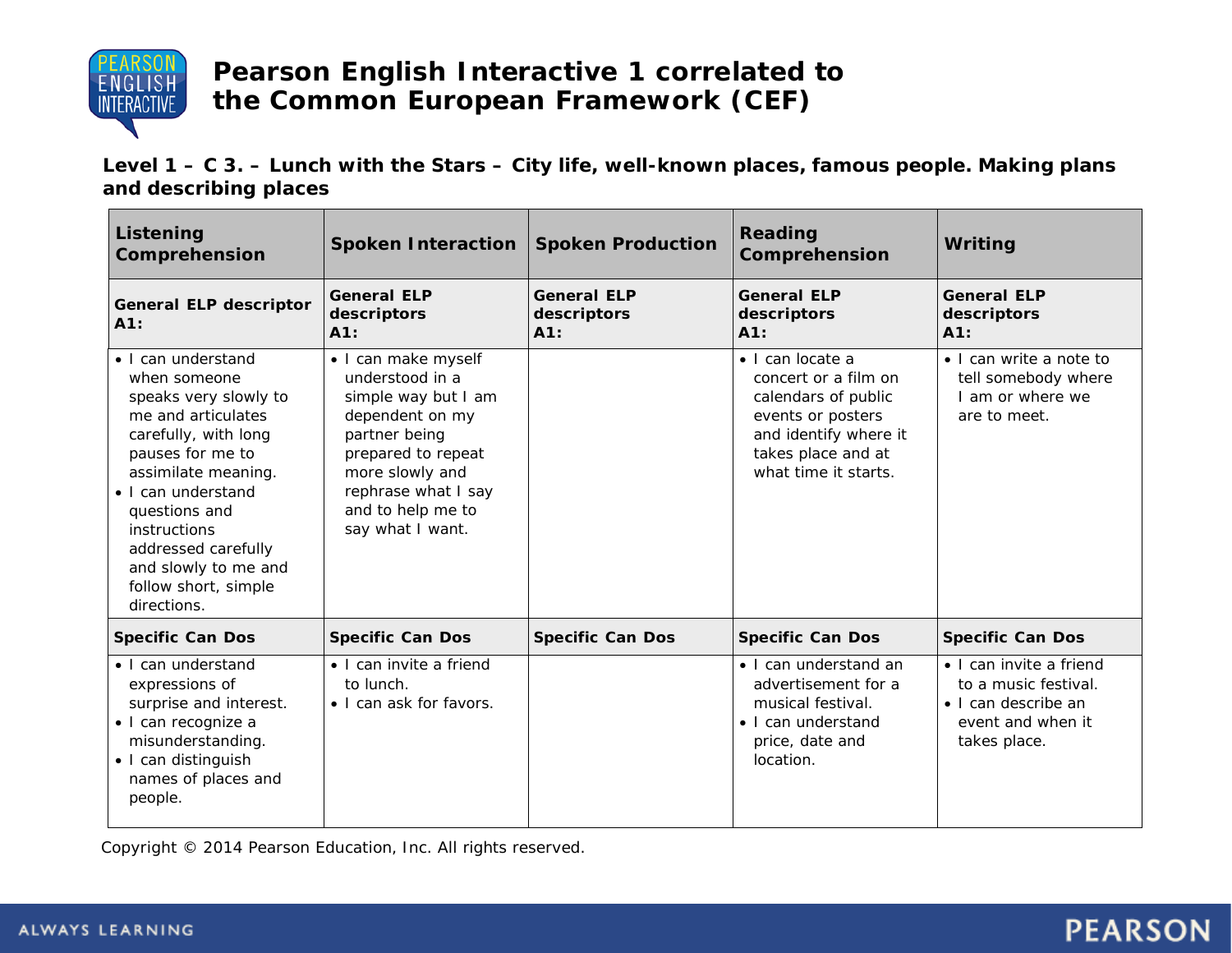

**Level 1 – C 4. – A Birthday Present – Events, parties, social gatherings. Talking about past events, Talking about locations**

| Listening<br>Comprehension                                                                                                                                                                                                                                                                        | <b>Spoken Interaction</b>                                                                                                                                                                                                                                                                                                                                                                                                            | <b>Spoken Production</b>                 | Reading<br>Comprehension                 | Writing                                                                            |
|---------------------------------------------------------------------------------------------------------------------------------------------------------------------------------------------------------------------------------------------------------------------------------------------------|--------------------------------------------------------------------------------------------------------------------------------------------------------------------------------------------------------------------------------------------------------------------------------------------------------------------------------------------------------------------------------------------------------------------------------------|------------------------------------------|------------------------------------------|------------------------------------------------------------------------------------|
| <b>General ELP descriptor</b><br>A1:                                                                                                                                                                                                                                                              | <b>General ELP</b><br>descriptors<br>A1:                                                                                                                                                                                                                                                                                                                                                                                             | <b>General ELP</b><br>descriptors<br>A1: | <b>General ELP</b><br>descriptors<br>A1: | <b>General ELP</b><br>descriptors<br>A1:                                           |
| • I can understand<br>when someone<br>speaks very slowly to<br>me and articulates<br>carefully, with long<br>pauses for me to<br>assimilate meaning.<br>• I can understand<br>questions and<br>instructions<br>addressed carefully<br>and slowly to me and<br>follow short, simple<br>directions. | · I can make myself<br>understood in a<br>simple way but I am<br>dependent on my<br>partner being<br>prepared to repeat<br>more slowly and<br>rephrase what I say<br>and to help me to<br>say what I want.<br>· I can ask people<br>questions about<br>where they live,<br>people they know,<br>things they have,<br>etc. and answer<br>such questions<br>addressed to me<br>provided they are<br>articulated slowly<br>and clearly. |                                          |                                          | • I can write a note to<br>tell somebody where<br>I am or where we<br>are to meet. |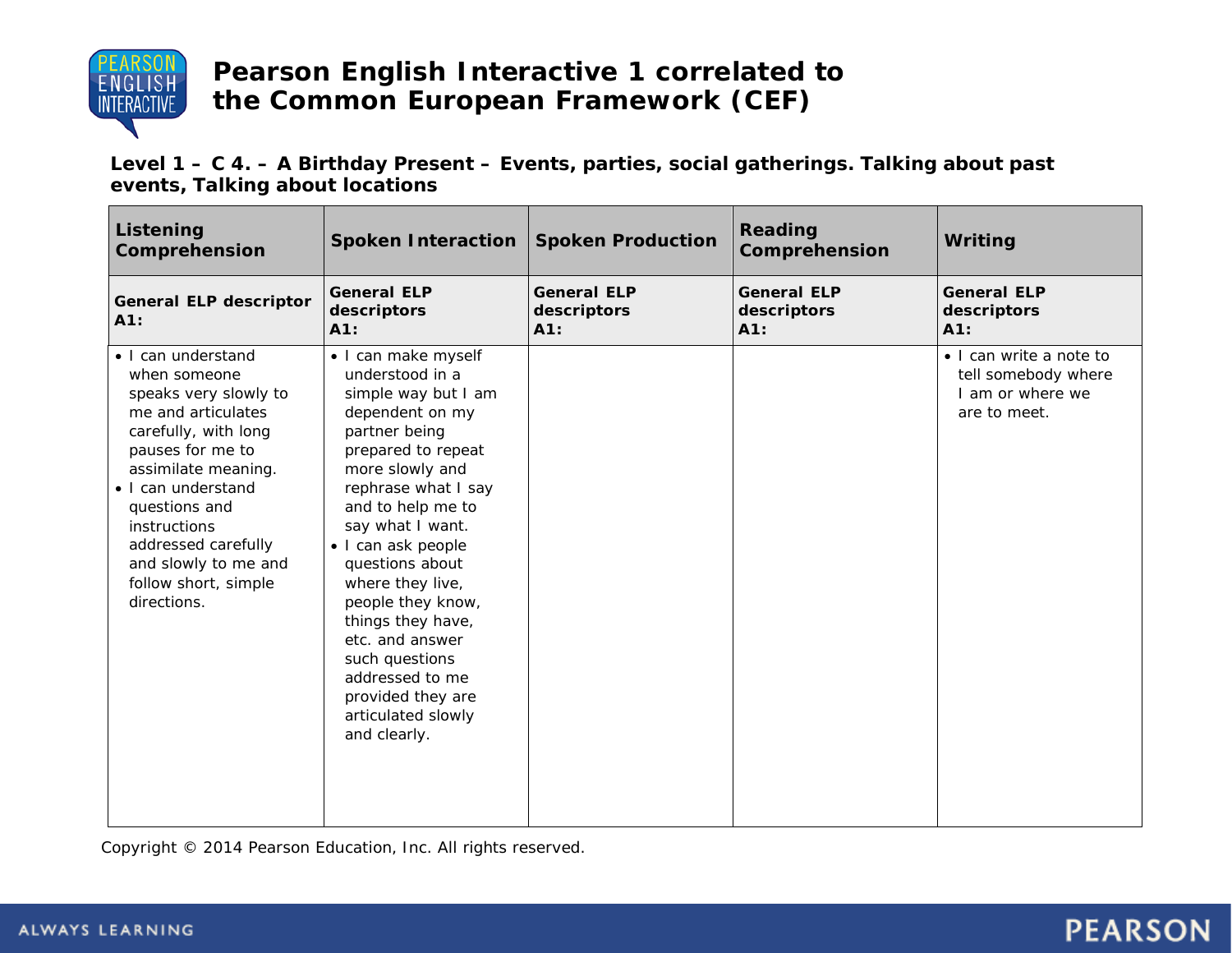

| <b>Specific Can Dos</b>                                                                                                                                               | <b>Specific Can Dos</b>                                                                                             | <b>Specific Can Dos</b> | <b>Specific Can Dos</b>                                         | <b>Specific Can Dos</b>                                        |
|-----------------------------------------------------------------------------------------------------------------------------------------------------------------------|---------------------------------------------------------------------------------------------------------------------|-------------------------|-----------------------------------------------------------------|----------------------------------------------------------------|
| • I can understand<br>expressions of<br>appreciation.<br>• I can understand<br>apologies.<br>• I can understand<br>warnings.<br>• I can understand<br>peoples' names. | $\bullet$ I can ask and<br>answer about where<br>people are.<br>• I can congratulate<br>someone on her<br>birthday. |                         | • I can understand<br>plans.<br>• I can understand<br>requests. | • I can invite a friend.<br>• I can describe future<br>events. |

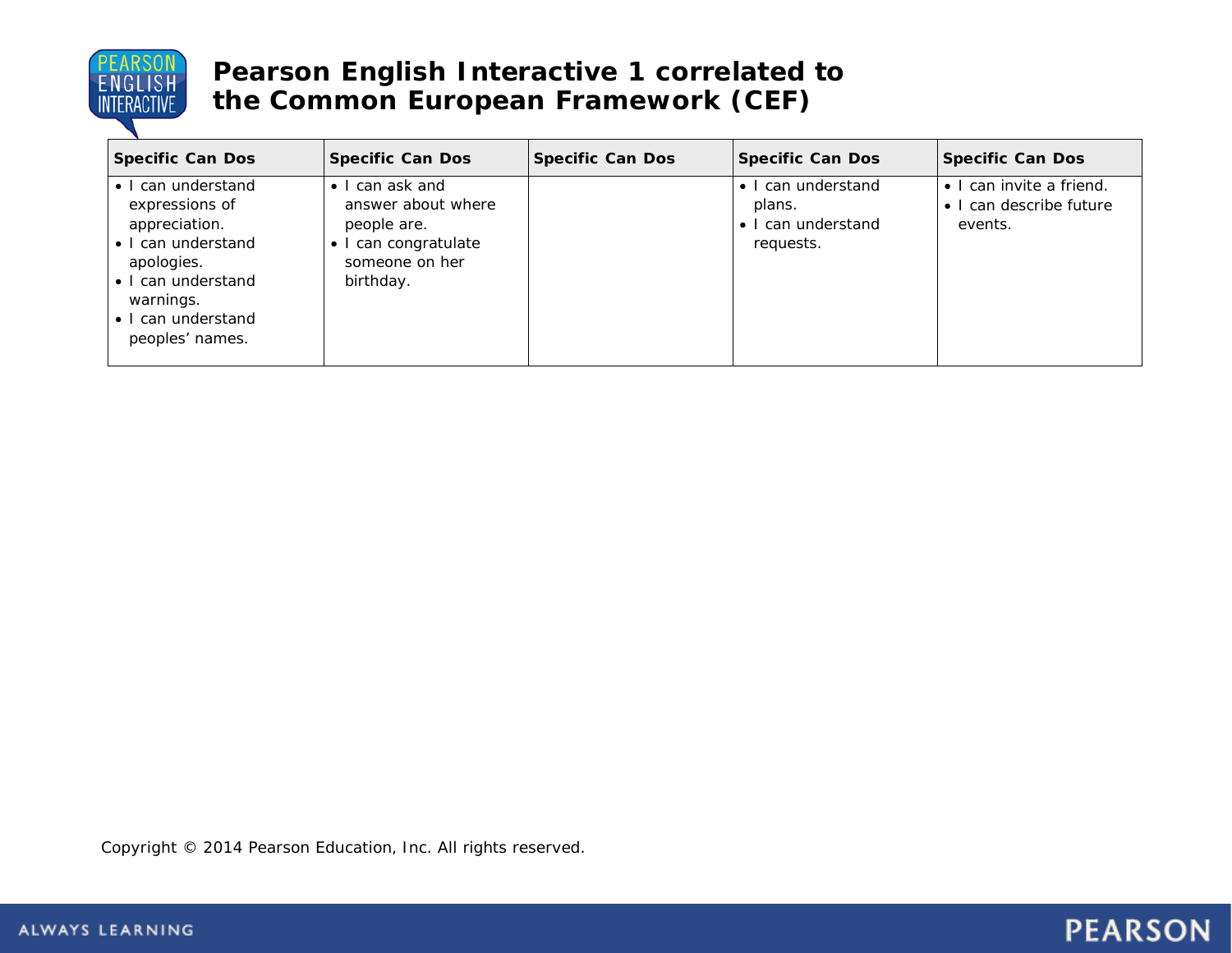

**Level 1 – C 5. – You're Hired – Jobs, responsibilities, skills. Talking about jobs and abilities. Talking about rules. Giving Advice.**

| Listening<br>Comprehension                                                                                                                                                                                                                                                                        | <b>Spoken Interaction</b>                                                                                                                                                                                                                                                                                         | <b>Spoken Production</b>                                    | Reading<br>Comprehension                                                                                                                                                                                                                | Writing                                                                                                                                                                                                                               |
|---------------------------------------------------------------------------------------------------------------------------------------------------------------------------------------------------------------------------------------------------------------------------------------------------|-------------------------------------------------------------------------------------------------------------------------------------------------------------------------------------------------------------------------------------------------------------------------------------------------------------------|-------------------------------------------------------------|-----------------------------------------------------------------------------------------------------------------------------------------------------------------------------------------------------------------------------------------|---------------------------------------------------------------------------------------------------------------------------------------------------------------------------------------------------------------------------------------|
| <b>General ELP descriptor</b><br>A1:                                                                                                                                                                                                                                                              | <b>General ELP</b><br>descriptors<br>A1:                                                                                                                                                                                                                                                                          | <b>General ELP</b><br>descriptors<br>A1:                    | <b>General ELP</b><br>descriptors<br>A1:                                                                                                                                                                                                | <b>General ELP</b><br>descriptors<br>A1:                                                                                                                                                                                              |
| • I can understand<br>when someone<br>speaks very slowly to<br>me and articulates<br>carefully, with long<br>pauses for me to<br>assimilate meaning.<br>· I can understand<br>questions and<br>instructions<br>addressed carefully<br>and slowly to me and<br>follow short, simple<br>directions. | • I can make myself<br>understood in a<br>simple way but I am<br>dependent on my<br>partner being<br>prepared to repeat<br>more slowly and<br>rephrase what I say<br>and to help me to<br>say what I want.<br>· I can ask people<br>questions about<br>where they live,<br>people they know,<br>things they have, |                                                             | $\bullet$ I can understand a<br>questionnaire (entry<br>permit form, hotel<br>registration form)<br>well enough to give<br>the most important<br>information about<br>myself (first name,<br>last name, date of<br>birth, nationality). | $\bullet$   can fill in a<br>questionnaire with<br>my personal details<br>(job, age, address,<br>hobbies).<br>$\bullet$ I can write<br>sentences and<br>simple phrases<br>about myself, for<br>example where I<br>live and what I do. |
| <b>Specific Can Dos</b>                                                                                                                                                                                                                                                                           | <b>Specific Can Dos</b>                                                                                                                                                                                                                                                                                           | <b>Specific Can Dos</b>                                     | <b>Specific Can Dos</b>                                                                                                                                                                                                                 | <b>Specific Can Dos</b>                                                                                                                                                                                                               |
| • I can understand<br>possibilities, skills and<br>abilities.<br>• I can understand<br>expressions related to<br>job searching.                                                                                                                                                                   | • I can ask and<br>answer about skills.                                                                                                                                                                                                                                                                           | • I can talk about<br>possibilities.<br>· I can make plans. | • I can understand the<br>skills needed for a<br>job.<br>• I can understand job<br>requirements.<br>• I can understand job<br>related expressions.                                                                                      | · I can produce a<br>cover letter.<br>• I can write about<br>qualifications and<br>skills.                                                                                                                                            |